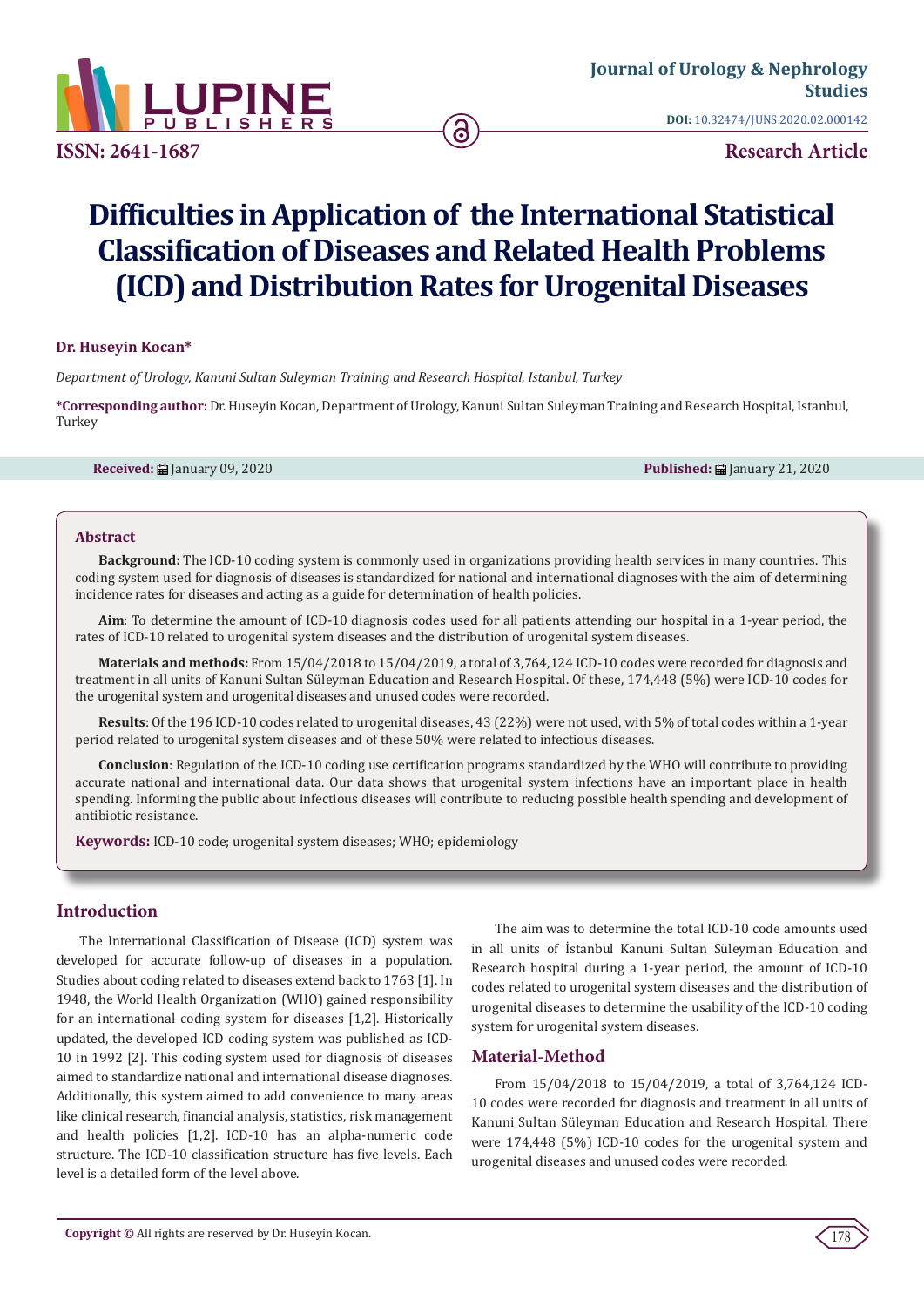# **Result**

Within a 1-year period, 174,448 (5%) ICD-10 codes were used for urogenital system diseases. The distribution of urologic diseases according to ICD-10 is shown in Figure 1. Of the 196 ICD-10 codes related to urogenital diseases, 43 (22%) were not used. The unused ICD-10 codes are shown in Figure 2. There were 87,077 ICD-10 codes (50%) used for urogenital infections and the

distribution is shown in Figure 3. For stone disease related to the urogenital system, 30,733 (18%) ICD-10 codes were used and the distribution is shown in Figure 4. There was a total of 13,790 ICD-10 codes (8%) used for benign tumors of the urogenital system, with the distribution shown in Figure 5. A total of 1115 ICD-10 codes (1%) were used for urogenital system malignant tumors, with the distribution shown in Figures 6 & 7.



Figure 1: ICD-10 codes and rates used for urogenital system diseases.

C60.1 C60.2 C60.8 C60.9 C62.0 C63 C63.0 C63.2 C63.7 C63.8 C63.9 C65 C67.3 C67.5 C67.6 C67.7 C67.8 C68.0 C68.1 C68.8 C68.0 C68.1 C68.8 D29.4 D29.7 D30.0 D30.4 D30.7 D30.9 N22.0 N30.3 N35.1 N36.3 N41.2 N41.9 N42.1 N42.2 N48.0 N48.5 N49.0 N49.9 N50.1 N51.8

**Figure 2:** ICD-10 codes for the urogenital system that are not used.



**Figure 3:** ICD-10 codes and distribution related to urogenital system infections.

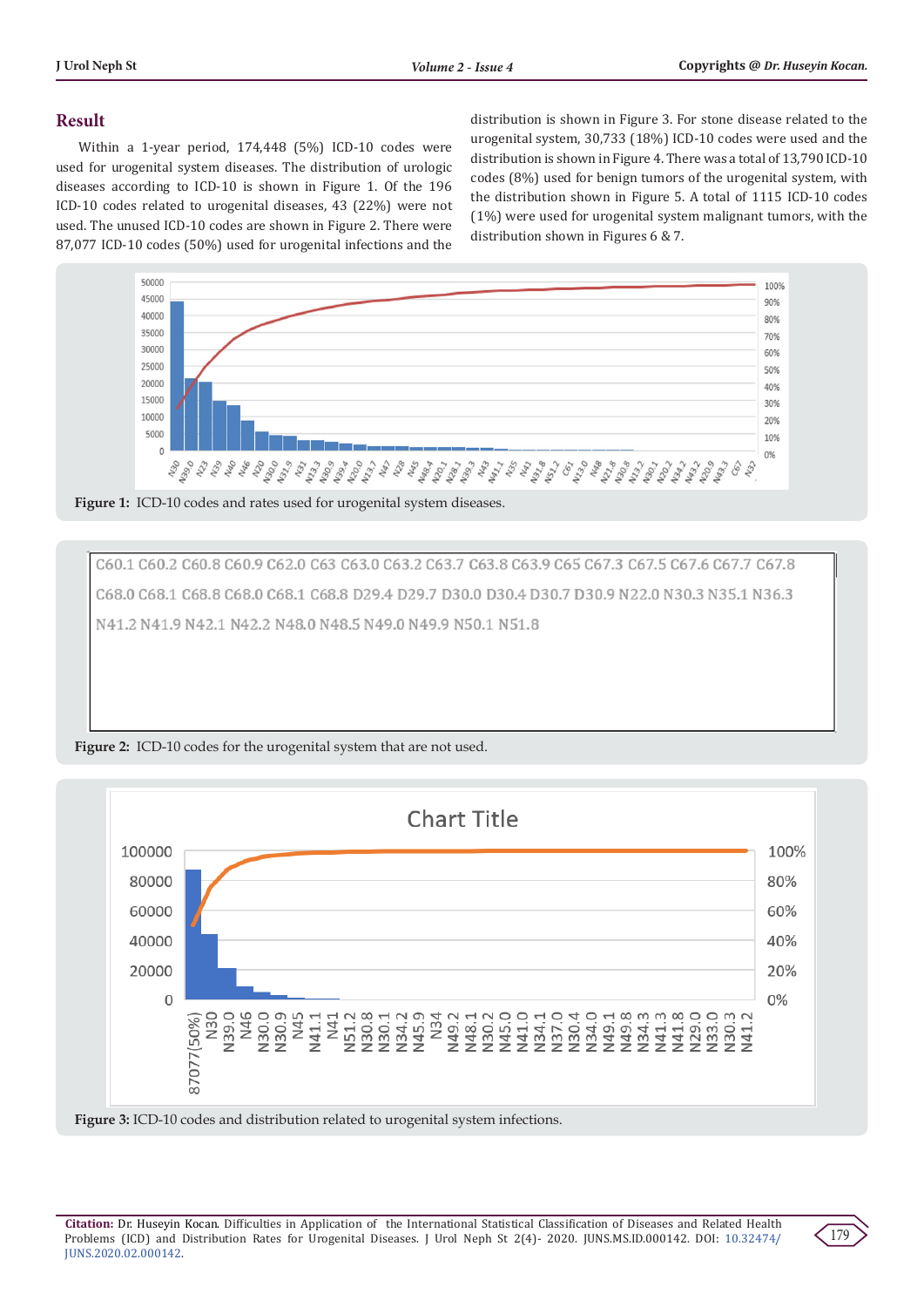

**Figure 4:** ICD-10 codes and distribution related to urogenital system stones.



**Figure 5:** ICD-10 codes and distribution related to urogenital system benign tumors.





**Citation:** Dr. Huseyin Kocan. Difficulties in Application of the International Statistical Classification of Diseases and Related Health Problems (ICD) and Distribution Rates for Urogenital Diseases. J Urol Neph St 2(4)- 2020. JUNS.MS.ID.000142. DOI: [10.32474/](http://dx.doi.org/10.32474/JUNS.2020.02.000142) [JUNS.2020.02.000142](http://dx.doi.org/10.32474/JUNS.2020.02.000142).

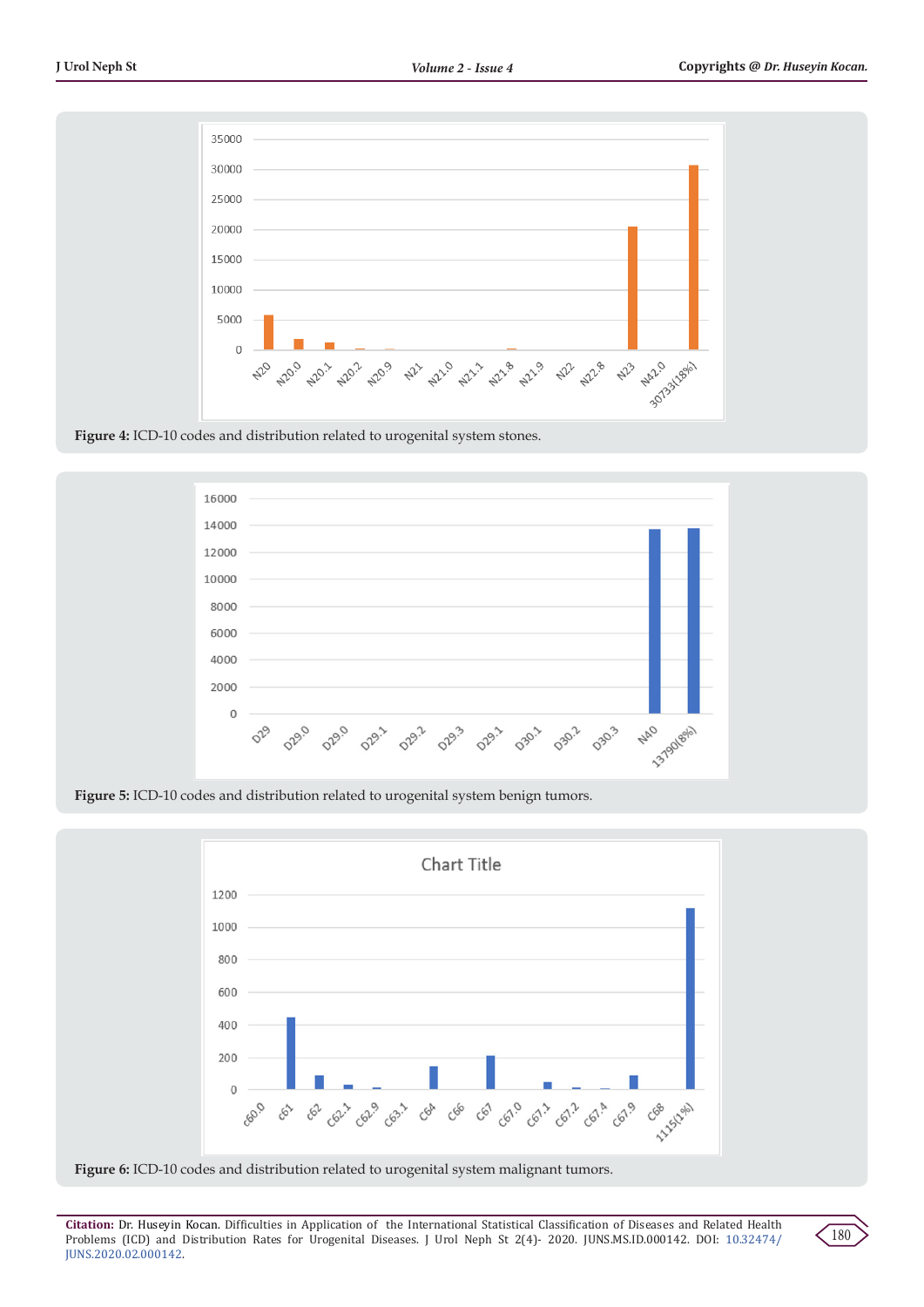

**Figure 7: a** urogenital system malignant tumors **b** urogenital system benign tumors **c** diseases related to urogenital system stone disease **d** other urogenital system diseases **e** urogenital system infections.

## **Discussion**

The aim of the universally accepted ICD coding system, including internationally accepted revisions and updates, is to ease comparability of international morbidity data, to allow more efficient use of international resources and to create a coding system with reduced omissions and errors [2,3]. The ICD-10 revision presents a 21st century classification [3]. In recent years, many countries commonly use this coding system for research and surveillance [4]. In Turkey, health organizations have commonly used the ICD coding system for the last 20 years. One of the basic problems with this coding system is that due to the excess of thousands of disease code numbers, it appears codes are written for a broader disease group instead of the real code for the disease. Another problem with this coding system is that use is made more difficult as it requires definition according to all criteria of a disease [3]. This study focused on the main diagnosis codes for disease coding supporting the problems defined for the ICD coding system.

A study by Jetté et al. found 92.4% correct use of the diagnostic coding in the International Classification of Disease (9th edition) for male infertility [5]. A study of the emergency service found the ICD-10 coding system used for epilepsy had 100% positive predictive value (PPV), with 75% PPV found for epilepsy subtypes [6]. Our data focused on main diagnostic codes and a reduction in this rate was observed for disease coding subtypes.

A study by Tollefson et al. assessed International Classification of Disease (9th edition) data for functional outcomes like urine leakage and erectile dysfunction after radical prostatectomy and found weak correlation with confirmed survey data [7].

Additionally, another problem related to coding is that many countries modify the ICD codes independent of the WHO which appears to be a significant obstacle to comparison of international data [4].

The World Health Organization updates and revises the ICD coding system. Based on present problems, updating and planning training programs will increase the success rates for use of ICD coding.

# **Conclusion**

Regulation of standardized ICD-10 code use certification programs for health professionals by WHO will contribute to ensuring accurate national and international data. Our data show urogenital system infections have an important place in health spending. Informing the public about infections will contribute to reducing health spending and development of antibiotic resistance.

## **Ethics Committee Permission**

Permission was granted by the Clinical Research Ethics Committee of Health Sciences University İstanbul Education and Research Hospital. Decision no: 1843, date 24/05/2019.

## **Conflict of Interest**

The author reports no conflicts of interest. The author alone is responsible for the content and writing of the paper.

## **References**

- 1. [Hirsch JA, Nicola G, McGinty G, Liu RW, Barr RM, et al. \(2016\) ICD-10:](http://www.ajnr.org/content/37/4/596) [History and Context. AJNR Am J Neuroradiol 37\(4\):596-599.](http://www.ajnr.org/content/37/4/596)
- 2. World Health Organization: History of the Development of the ICD.
- 3. [Gersenovic M \(1995\) The ICD family of classifications. Methods Inf Med,](https://www.ncbi.nlm.nih.gov/pubmed/9082128) [34\(1-2\): 172-175.](https://www.ncbi.nlm.nih.gov/pubmed/9082128)
- 4. Jetté [N, Quan H, Hemmelgarn B, Drosler S, Maass C, et al. \(2010\) IMECCHI](https://www.ncbi.nlm.nih.gov/pubmed/20978452) [Investigators. The development, evolution, and modifications of ICD-10:](https://www.ncbi.nlm.nih.gov/pubmed/20978452) [challenges to the international comparability of morbidity data. Med](https://www.ncbi.nlm.nih.gov/pubmed/20978452) [Care 48\(12\): 1105-1110.](https://www.ncbi.nlm.nih.gov/pubmed/20978452)
- 5. [Khandwala YS, Zhang CA, Li S, Cullen MR, Eisenberg ML \(2017\) Validity](https://www.ncbi.nlm.nih.gov/pubmed/28718160) [of Claims Data for the Identification of Male Infertility. Curr Urol Rep](https://www.ncbi.nlm.nih.gov/pubmed/28718160) [18\(9\): 68.](https://www.ncbi.nlm.nih.gov/pubmed/28718160)
- 6. Jetté [N, Reid AY, Quan H, Hill MD, Wiebe S \(2010\) How accurate is ICD](https://www.ncbi.nlm.nih.gov/pubmed/19682027) [coding for epilepsy? Epilepsia. 51\(1\): 62-69.](https://www.ncbi.nlm.nih.gov/pubmed/19682027)
- 7. [Tollefson MK, Gettman MT, Karnes RJ, Frank I \(2011\) Administrative](https://www.ncbi.nlm.nih.gov/pubmed/21419458) [data sets are inaccurate for assessing functional outcomes after radical](https://www.ncbi.nlm.nih.gov/pubmed/21419458) [prostatectomy. J Urol 185\(5\): 1686-1690.](https://www.ncbi.nlm.nih.gov/pubmed/21419458)

181

**Citation:** Dr. Huseyin Kocan. Difficulties in Application of the International Statistical Classification of Diseases and Related Health Problems (ICD) and Distribution Rates for Urogenital Diseases. J Urol Neph St 2(4)- 2020. JUNS.MS.ID.000142. DOI: [10.32474/](http://dx.doi.org/10.32474/JUNS.2020.02.000142) [JUNS.2020.02.000142](http://dx.doi.org/10.32474/JUNS.2020.02.000142).